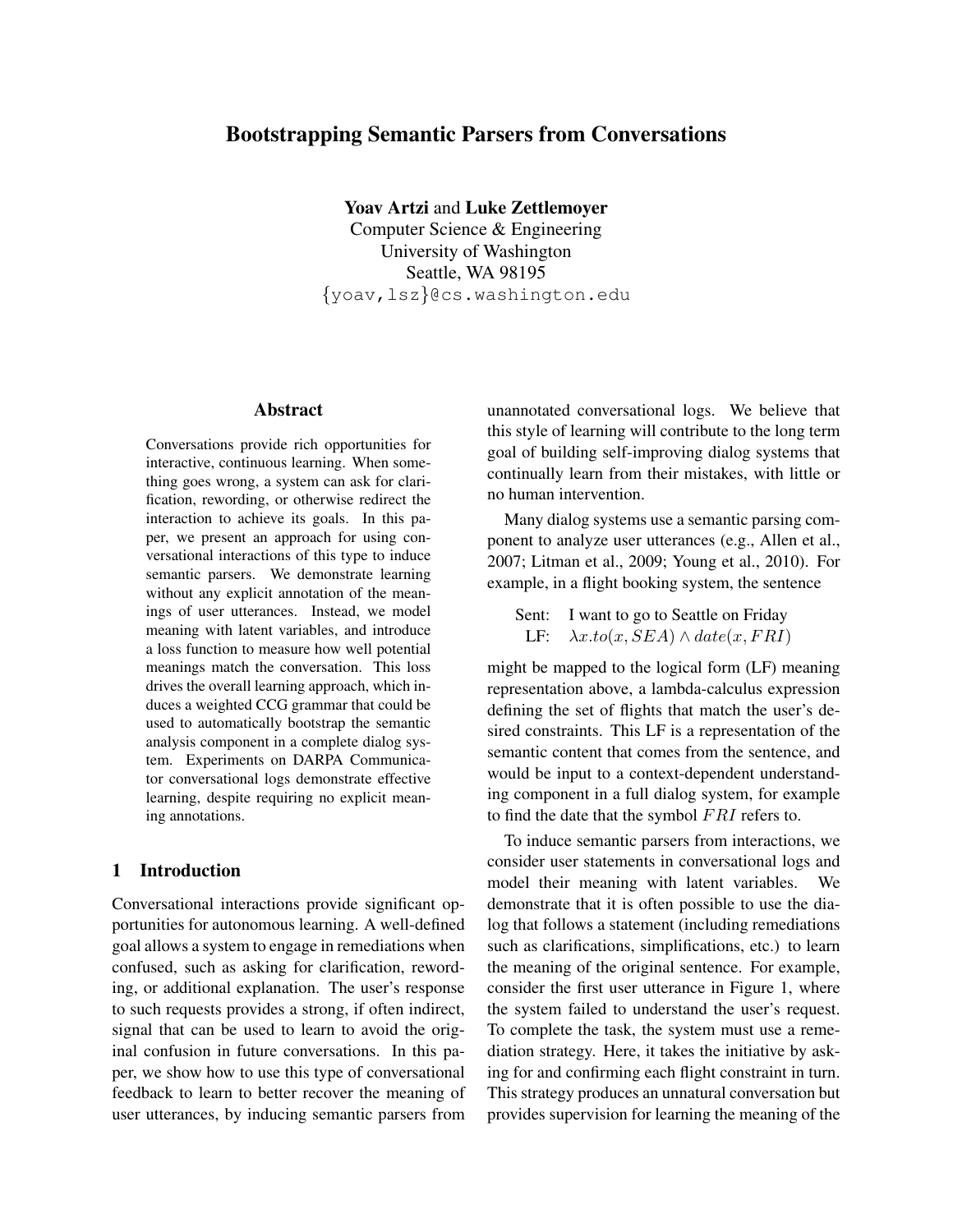original utterance. We can easily record representations of the meanings the system intended to convey at each step, as seen in Figure 1, and use this indirect supervision for learning.

Learning from this weak signal is challenging. In any specific conversation, the system's remediations can fail to recover aspects of the original user meaning and can introduce spurious constraints, for example when users change their goals mid conversation. To learn effectively, the model must accumulate evidence from many interactions to best recover the meaning of each specific sentence.

We will learn semantic parsers defined by probabilistic Combinatory Categorial Grammars (PC-CGs), which include both a lexicon and a weighted linear model for parse selection. The lexicon specifies the meanings of individual words and phrases, while the parameters of a parsing model define how to best combine word- and phrase-level meanings to analyze complete sentences. To learn without labeled meaning representations, we make use of a variant of the loss-sensitive Perceptron algorithm (Singh-Miller and Collins, 2007). We define loss functions to provide a rough measure of (1) how well a candidate meaning for a utterance matches the conversation that follows it and (2) how well the candidate matches our expectations about the types of things that are often said in the dialog's domain. These notions of loss drive not only the parameter estimation but also the grammar induction process that constructs the CCG lexicon. Experiments on conversation logs from the DARPA Communicator corpus (Walker et al., 2002) demonstrate the feasibility of our approach.

This paper makes the following contributions:

- A formalization of the problem of learning the meaning of user statements from conversational feedback, without requiring annotation.
- A new loss-sensitive learning algorithm for this problem that induces semantic parsers from conversation logs.
- Loss functions to measure the quality of hypothetical utterance meanings within the conversation in which they appear.
- An evaluation on logs from two dialog systems

SYSTEM: how can i help you? (OPEN TASK)

- USER: i would like to fly from atlanta georgia to london england on september twenty fourth in the early evening i would like to return on october first departing from london in the late morning
- SYSTEM: leaving what city? (ASK: $\lambda x. from (fl, x)$ )
- USER: atlanta georgia
- SYSTEM: leaving atlanta. (CONFIRM:  $from (fl, ATL))$ going to which city? (ASK: $\lambda x. to (fl, x)$ )
- USER: london
- SYSTEM: arriving in london england.
	- (CONFIRM: $to (fl, LON)$ ) what date would you like to depart atlanta? (ASK: $\lambda x. from (fl, ATL) \wedge depart$  $date(fl,x))$

USER: september twenty fourth in the early evening [conversation continues]

Figure 1: Conversational excerpt from a DARPA Communicator travel-planning dialog. Each system statement is labeled with representations of its speech act and logical meaning, in parentheses. The user utterances have no labels. Conversations of this type provide the training data to learn semantic parsers for user utterances.

that demonstrate effective learning from conversations alone.

#### 2 Problem

Our goal is to learn a function that maps a sentence  $x$  to a lambda-calculus expression  $z$ . We assume access to logs of conversations with automatically generated annotation of system utterance meanings, but no explicit labeling of each user utterance meaning.

We define a conversation  $\mathcal{C} = (\vec{U}, O)$  to be a sequence of utterances  $\vec{U} = [u_0, \dots, u_m]$  and a set of conversational objects O. An object  $o \in O$ is an entity that is being discussed, for example there would be a unique object for each flight leg discussed in a travel planning conversation. Each utterance  $u_i = (s, x, a, z)$  represents the speaker  $s \in \{User, System\}$  producing the natural language statement x which asserts a speech act  $a \in$  ${ASK, CONFIRM, ...}$  with meaning representation z. For example, from the second system utterance in Figure 1 the question  $x =$ "Leaving what city?" is an  $a=ASK$  speech act with lambda-calculus meaning  $z = \lambda x$ .  $from (fl, x)$ . This meaning represents the fact that the system asked for the departure city for the conversational object  $o = fl$  representing the flight leg that is currently being discussed. We will learn from conversations where the speech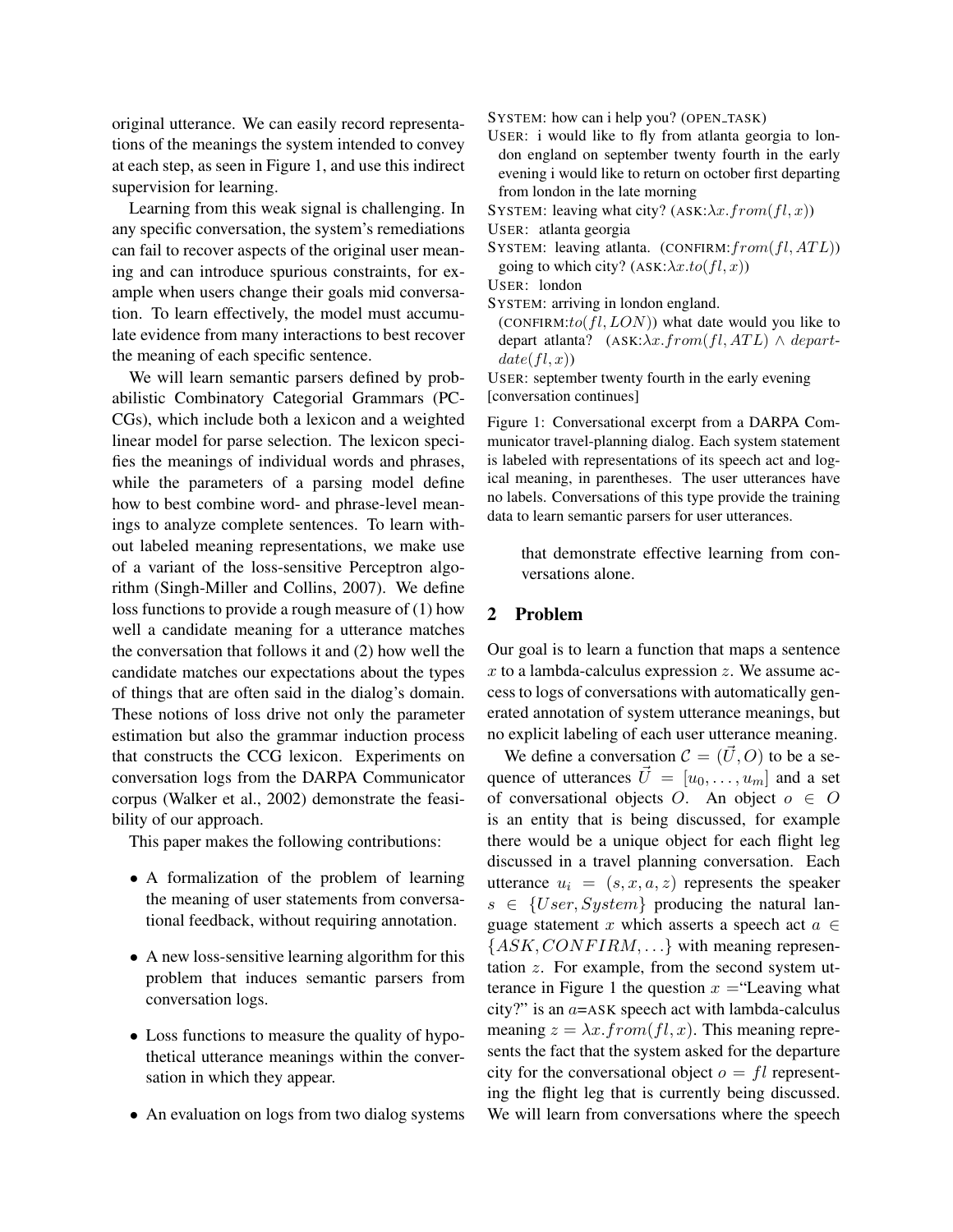acts a and logical forms z for user utterances are unlabeled. Such data can be generated by recording interactions, along with each system's internal representation of its own utterances.

Finally, since we will be analyzing sentences at a specific point in a complete conversation, we define our training data as a set  $\{(j_i, \mathcal{C}_i)|i=1 \dots n\}$ . Each pair is a conversation  $C_i$  and the index  $j_i$  of the user utterance  $x$  in  $\mathcal{C}_i$  whose meaning we will attempt to learn to recover. In general, the same conversation  $\mathcal C$  can be used in multiple examples, each with a different sentence index. Section 8 provides the details of how the data was gathered for our experiments.

#### 3 Overview of Approach

We will present an algorithm for learning a weighted CCG parser, as defined in Section 5, that can be used to map sentences to logical forms. The approach induces a lexicon to represent the meanings of words and phrases while also estimating the parameters of a weighted linear model for selecting the best parse given the lexicon.

Learning As defined in Section 2, the algorithm takes a set of *n* training examples,  $\{(j_i, C_i) : i =$  $1, \ldots, n$ . For each example, our goal is to learn to parse the user utterance x at position  $j_i$  in  $\mathcal{C}_i$ . The training data contains no direct evidence about the logical form  $z$  that should be paired with  $x$ , or the CCG analysis that would be used to construct z. We model all of these choices as latent variables.

To learn effectively in this complex, latent space, we introduce a loss function  $\mathcal{L}(z, j, \mathcal{C}) \in \mathbb{R}$  that measures how well a logical form z models the meaning for the user utterance at position  $j$  in  $\mathcal{C}$ . In Section 6, we will present the details of the loss we use, which is designed to be sensitive to remediations in  $\mathcal C$  (system requests for clarification, etc.) but also be robust to the fact that conversations often do not uniquely determine which z should be selected, for example when the user prematurely ends the discussion. Then, in Section 7, we present an approach for incorporating this loss function into a complete algorithm that induces a CCG lexicon and estimates the parameters of the parsing model.

This learning setup focuses on a subproblem in dialog; semantic interpretation. We do not yet learn to recover user speech acts or integrate the logical

form into the context of the conversation. These are important areas for future work.

Evaluation We will evaluate performance on a test set  $\{(x_i, z_i)|i = 1, \ldots, m\}$  of m sentences  $x_i$ that have been explicitly labeled with logical forms  $z_i$ . This data will allow us to directly evaluate the quality of the learned model. Each sentence is analyzed with the learned model alone; the loss function and any conversational context are not used during evaluation. Parsers that perform well in this setting will be strong candidates for inclusion in a more complete dialog system, as motivated in Section 1.

### 4 Related Work

Most previous work on learning from conversational interactions has focused on the dialog sub-problems of response planning (e.g., Levin et al., 2000; Singh et al., 2002) and natural language generation (e.g., Lemon, 2011). We are not aware of previous work on inducing semantic parsers from conversations.

There has been significant work on supervised learning for inducing semantic parsers. Various techniques were applied to the problem including machine translation (Papineni et al., 1997; Ramaswamy and Kleindienst, 2000; Wong and Mooney, 2006; 2007; Matuszek et al., 2010), higherorder unification (Kwiatkowski et al., 2010), parsing (Ruifang and Mooney, 2006; Lu et al., 2008), inductive logic programming (Zelle and Mooney, 1996; Thompson and Mooney, 2003; Tang and Mooney, 2000), probabilistic push-down automata (He and Young, 2005; 2006) and ideas from support vector machines and string kernels (Kate and Mooney, 2006; Nguyen et al., 2006). The algorithms we develop in this paper build on previous work on supervised learning of CCG parsers (Zettlemoyer and Collins, 2005; 2007), as we describe in Section 5.3.

There is also work on learning to do semantic analysis with alternate forms of supervision. Clarke et al. (2010) and Liang et al. (2011) describe approaches for learning semantic parsers from questions paired with database answers, while Goldwasser et al. (2011) presents work on unsupervised learning. Our approach provides an alternative method of supervision that could complement these approaches. Additionally, there has been significant recent work on learning to do other, re-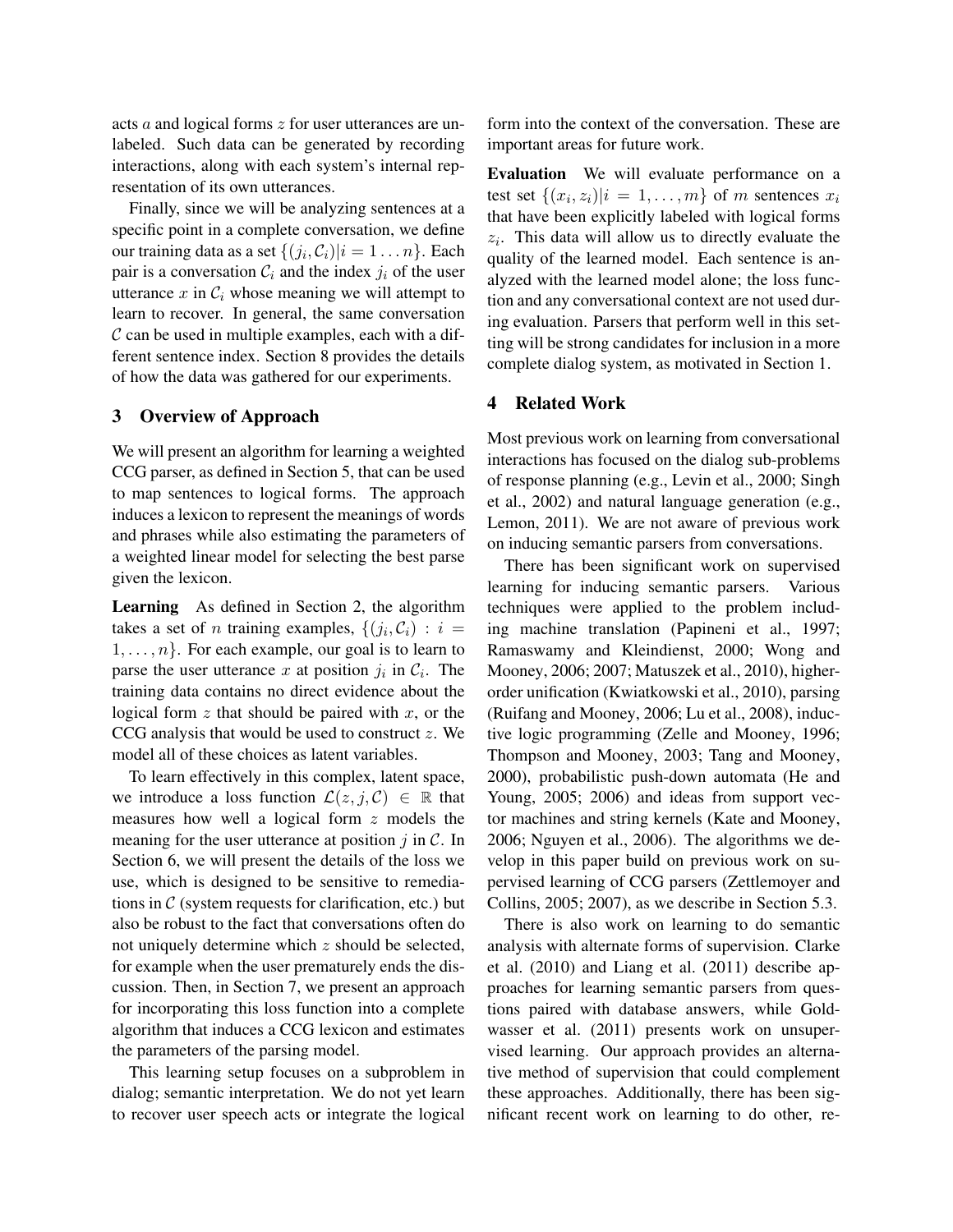

 $\lambda x_{[]}$ .from(x[1], BOS)  $\land$  to(x[1], NYC)  $\land$  before(x[1], x[2])  $\land$  to(x[2], CHI)

Figure 2: An example CCG parse. This parse shows the construction of a logical form with an array-typed variable  $x_{\parallel}$ that specifies a list of flight legs, indexed by  $x[1]$  and  $x[2]$ . The top-most parse steps introduce lexical items while the lower ones create new nonterminals according the CCG combinators (>, <, etc.), see Steedman (2000) for details.

lated, natural language semantic analysis tasks from context-dependent database queries (Miller et al., 1996; Zettlemoyer and Collins, 2009), grounded event streams (Chen et al., 2010; Liang et al., 2009), environment interactions (Branavan et al., 2009; 2010; Vogel and Jurafsky, 2010), and even unannotated text (Poon and Domingos, 2009; 2010).

Finally, the DARPA Communicator data (Walker et al., 2002) has been previously studied. Walker and Passonneau (2001) introduced a schema of speech acts for evaluation of the DARPA Communicator system performance. Georgila et al. (2009) extended this annotation schema to user utterances using an automatic process. Our speech acts extend this work to additionally include full meaning representations.

#### 5 Mapping Sentences to Logical Form

We will use a weighted linear CCG grammar for semantic parsing, as briefly reviewed in this section.

#### 5.1 Combinatory Categorial Grammars

Combinatory categorial grammars (CCGs) are a linguistically-motivated model for a wide range of language phenomena (Steedman, 1996; 2000). A CCG is defined by a lexicon and a set of combinators. The grammar defines a set of possible parse trees, where each tree includes syntactic and semantic information that can be used to construct logical forms for sentences.

The lexicon contains entries that define categories for words or phrases. For example, the second lexical entry in the parse in Figure 2 is:

from := 
$$
(N \setminus N)/NP : \lambda y.\lambda f.\lambda x.f(x) \wedge from(x, y)
$$

Each category includes both syntactic and seman-

tic information. For example, the phrase "from" is assigned the category with syntax  $(N\N) / NP$ and semantics  $\lambda y.\lambda f.\lambda x.f(x) \wedge from(x, y)$ . The outermost syntactic forward slash specifies that the entry must first be combined with an  $NP$  to the right (the departure city), while the inner back slash specifies that it will later modify a noun  $N$  to the left (to add a constraint to a set of flights). The lambda-calculus semantic expression is designed to build the appropriate meaning representation at each of these steps, as seen in the parse in Figure 2.

In general, we make use of typed lambda calculus to represent meaning (Carpenter, 1997), both in the lexicon and in intermediate parse tree nodes. We also introduce an extension for modeling arraytyped variables to represent lists of individual entries. These constructions are used, for example, to model sentences describing a sequence of segments while specifying flight preferences.

Figure 2 shows how a CCG parse builds a logical form for a complete sentence with an array-typed variable. Each intermediate node in the tree is constructed with one of a small set of CCG combinator rules, see the explanation from Steedman (1996; 2000). We make use of the standard application, composition and coordination combinators, as well as type-shifting rules introduced by Zettlemoyer and Collins (2007) to model spontaneous, unedited text.

#### 5.2 Weighted Linear CCGs

A weighted linear CCG (Clark and Curran, 2007) provides a ranking on the space of possible parses under the grammar, which can be used to select the best logical form for a sentence. This type of model is closely related to several other approaches (Ratnaparkhi et al., 1994; Johnson et al., 1999;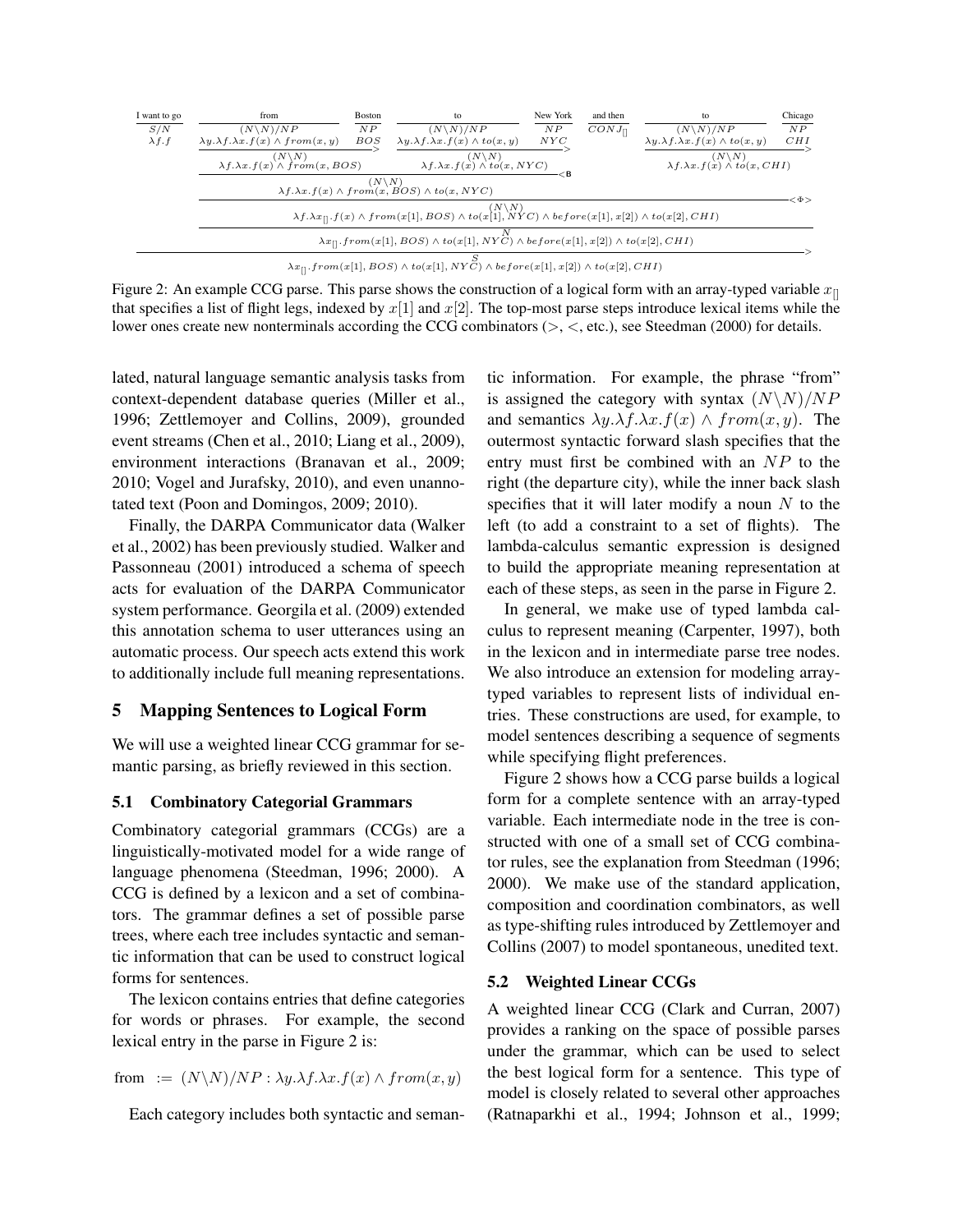Lafferty et al., 2001; Collins, 2004; Taskar et al., 2004). Let  $x$  be a sentence,  $y$  be a CCG parse, and  $GEN(x; \Lambda)$  be the set of all possible CCG parses for x given the lexicon  $\Lambda$ . Define  $\phi(x, y) \in \mathbb{R}^d$  to be a d-dimensional *feature–vector* representation and  $\theta \in \mathbb{R}^d$  to be a parameter vector. The optimal parse for sentence  $x$  is

$$
y^*(x) = \arg\max_{y\in \text{GEN}(x; \Lambda)} \theta \cdot \phi(x, y)
$$

and the final output logical form  $z$  is the lambdacalculus expression at the root of  $y^*(x)$ .

We compute  $y^*(x)$  with a CKY-style chart parsing algorithm. Since each chart entry contains a full lambda-calculus meaning expression, we use N-best pruning to control the number of options we consider at each span. Learning a model of this form involves learning the parameters  $\theta$  and the lexicon Λ. We will show that this is possible from conversational logs that do not contain any explicit labeling of the logical forms for user utterances.

#### 5.3 Supervised learning with GENLEX

Previous work on lexical induction, including the GENLEX approach which we briefly review here, has required labeled logical meaning representations. In Section 7, we will introduce a new way of using GENLEX to learn from unannotated conversation logs.

The supervised CCG learning algorithms of Zettlemoyer and Collins (2005; 2007) induce a weighted CCG from training examples  $(x_i, z_i)$  for  $i = 1...n$ , where  $x_i$  is a sentence and  $z_i$  is the corresponding lambda-calculus meaning representation. The output from the algorithm is a pair  $(\theta, \Lambda)$ containing the learned parameters and CCG lexicon.

They defined the function GENLEX $(x, z)$  to map a sentence  $x$  and its meaning  $z$  to a large set of potential lexical entries. These entries are generated with rules that consider the logical form z and guess potential CCG categories. For example, the rule  $p \rightarrow$  $(N\N)/NP$  :  $\lambda y.\lambda f.\lambda x.f(x) \wedge p(x,y)$  introduces categories commonly used to model certain types of prepositions. This rule would, for example, introduce the category  $(N\N)/NP$  :  $\lambda y.\lambda f.\lambda x.f(x)$  ∧  $to(x, y)$  for any logical form z that contains the constant to. GENLEX uses a small set of rules of this type to generate categories that are paired with all

#### Example Conversation:

- (1) SYSTEM: how can i help you? (OPEN TASK)
- (2) USER: i would like to fly from boston arriving to new york and back from new york to boston
- (3) SYSTEM: leaving boston (CONFIRM:  $from (fl1, BOS)$ ) on what date? (ASK: $\lambda x.departdate(fl1, x)$ )
- (4) USER: september twenty four
- (5) SYSTEM: leaving boston (CONFIRM:  $from (fl1, BOS)$ ) on september twenty four (CONFIRM:depart $date(f11, sept_24)$  to new york  $(CONFIRM:to(fl1, NYC))$  is new york your final destination? ( $ASK:\neg \exists x.fr(x, NYC)$ )
- (6) USER: yes i want to return to boston
- (7) SYSTEM: sorry, i didn't understand. (APOL-OGY) where are you flying to from new york?  $(ASK:\lambda x. fr(f12, NYC) \wedge to(f12, x))$

[conversation ends]

#### Candidate Logical Expressions for Utterance #2:

- (a)  $\lambda x. to(x, BOS) \wedge from(x, NYC)$
- (b)  $\lambda x. from(x, BOS) \wedge to(x, NYC)$
- (c)  $\lambda x. to (x, BOS) \wedge to (x, NYC)$

(d) 
$$
\lambda x[] \cdot from(x[1], BOS) \wedge to(x[1], NYC)
$$
  
\n $\wedge$   $before(x[1], x[2]) \wedge return(x[2])$   
\n $\wedge from(x[2], NYC) \wedge to(x[2], BOS)$   
\n(e)  $\lambda x[] \cdot from(x[1], BOS) \wedge to(x[1], NYC)$ 

 $\wedge \text{before}(x[1], x[2]) \wedge \text{return}(x[2])$  $\land from(x[2], BOS) \land to(x[2], NYC)$ 

Figure 3: Conversation reflecting an interaction as seen in the DARPA Communicator travel-planning dialogs.

possible substrings in  $x$  to form an overly general lexicon. The complete learning algorithm then simultaneously selects a small subset of all entries generated by GENLEX and estimates parameter values  $\theta$ . Zettlemoyer and Collins (2005) present a more detailed explanation.

#### 6 Measuring Loss

In Section 7, we will present a loss-sensitive learning algorithm that models the meaning of user utterances as latent variables to be estimated from conversational interactions.

We first introduce a loss function to measure the quality of potential meaning representations. This loss function  $\mathcal{L}(z, j, \mathcal{C}) \in \mathbb{R}$  indicates how well a logical expression  $z$  represents the meaning of the  $j$ -th user utterance in conversation  $\mathcal{C}$ . For example,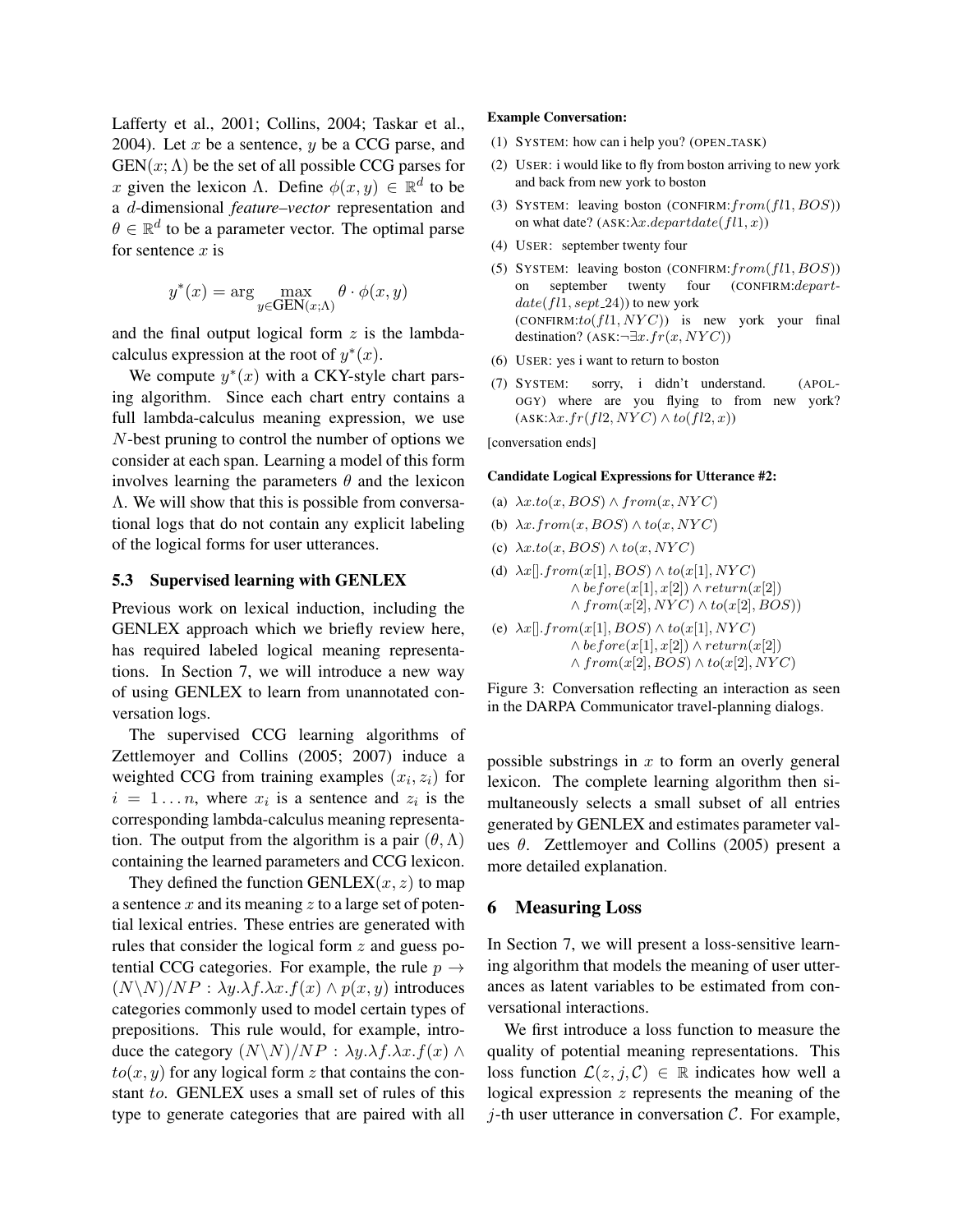consider the first user utterance  $(j = 2)$  in Figure 3, which is a request for a return trip from Boston to New York. We would like to assign the lowest loss to the meaning representation (d) in Figure 3 that correctly encodes all of the stated constraints.

We make use of a loss function with two parts:  $\mathcal{L}(z, j, \mathcal{C}) = \mathcal{L}_c(z, j, \mathcal{C}) + \mathcal{L}_d(z)$ . The conversation loss  $\mathcal{L}_c$  (defined in Section 6.1) measures how well the candidate meaning representation fits the conversation, for example incorporating information recovered through conversational remediations as motivated in Section 1. The domain loss  $\mathcal{L}_d$  (described in Section 6.2) measures how well a logical form z matches domain expectations, such as the fact that flights can only have a single origin. These functions guide the types of meaning representations we expect to see, but in many cases will fail to specify a unique best option, for example in conversations where the user prematurely terminates the interaction. In Section 7, we will present a complete, loss-driven learning algorithm that is robust to these types of ambiguities while inducing a weighted CCG parser from conversations.

#### 6.1 Conversation Loss

We will use a conversation loss function  $\mathcal{L}_c(z, j, \mathcal{C})$ that provides a rough indication of how well the logical expression z represents a potential meaning for the user utterance at position  $j$  in  $\mathcal{C}$ . For example, the first user utterance  $(j = 2)$  in Figure 3 is a request for a return trip from Boston to New York where the user has explicitly mentioned both legs. The figure also shows five options (a-e) for the logical form  $z$ . We want to assign the lowest loss to option (d), which includes all of the stated constraints.

The loss is computed in four steps for a user utterance x at position j by (1) selecting a subset of system utterances in the conversation  $C$ , (2) extracting and computing loss for semantic content from selected system utterances, (3) aligning the subexpressions in z to the extracted semantic content, and (4) computing the minimal loss value from the best alignment. In Figure 3, the loss for the candidate logical forms is computed by considering the segment of system utterances up until the conversation end. Within this segment, the matching for expression (d) involves mapping the origin and departure constraints for the first leg (Boston - New York) onto

the earlier system confirmations while also aligning the ones for the second leg to system utterances later in the selected portion of the conversation. Finally, the overall score depends on the quality of the alignment, for example how many of the constraints match to confirmations. This section presents the full approach.

**Segmentation** For a user utterance at position  $j$ , we select all system utterances from  $j - 1$  until the system believes it has completed the current subtask, as indicated by a reset action or final offer. We call this selected segment  $\overline{C}$ . In Figure 3,  $\overline{C}$  ends with a reset, but in a successful interaction it would have ended with the offer of a specific flight.

Extracting Properties A property is a predicateentity-value triplet, where the entity can be a variable from z or a conversational object. For example,  $\langle from, fl, BOS \rangle$  is a property where fl is a object from C and  $\langle from, x, BOS \rangle$  is a property from  $z = \lambda x. from (x, BOS)$ . We define  $P_{\bar{C}}$  to be the set of properties from logical forms for system utterances in C. Similarly, we define  $P_z$  to be the set of properties in z.

Scoring System Properties For each system property  $p \in P_{\overline{C}}$  we compute its position value  $pos(p)$ , which is a normalized weighted average over all the positions where it appears in a logical form. For each mention the weight is obtained from its speech act. For example, properties that are explicitly confirmed contribute more to the average than those that were merely offered to the user in a select statement.

We use  $pos(p)$  to compute a loss  $loss(p)$  for each property  $p \in P_{\bar{C}}$ . We first define  $P_{\bar{C}}^e$  to be all properties in  $P_{\bar{C}}$  with entity e. For entity e and position  $d$ , we define the entity-normalization function:

$$
n_e(d) = \frac{d - \min_{p \in P_{\tilde{C}}^e} pos(p)}{\max_{p \in P_{\tilde{C}}^e} pos(p) - \min_{p \in P_{\tilde{C}}^e} pos(p)}
$$

.

For a given property  $p \in P_{\overline{C}}$  with an entity e we compute the loss value:

$$
loss(p) = n_e^{-1}(1 - n_e(pos(p))) - 1.
$$

Where  $n_e^{-1}$  is the inverse of  $n_e$ . This loss value is designed to, first, provide less loss for later properties so that it, for example, favors the last property in a series of statements that finally resolves a confusion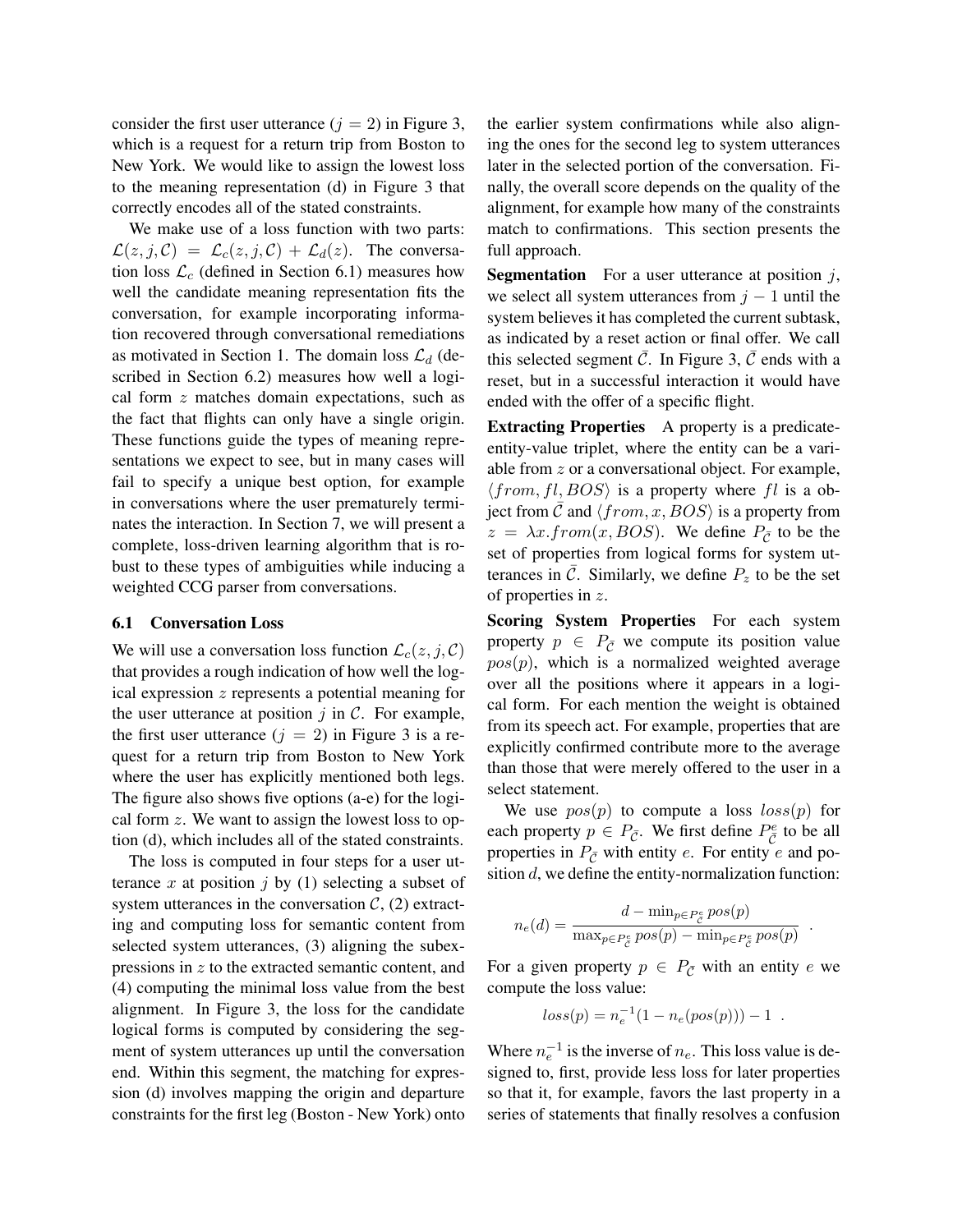in the conversation. Second, the loss value is lower for objects mentioned closer to the user utterance  $x$ , thereby preferring objects discussed sooner.

Matching Properties An alignment A maps variables in z to conversational objects in  $\overline{C}$ , for example the flight legs fl1 and fl2 being discussed in Figure 3. We will use alignments to match properties of z and  $\overline{C}$ . To do this we extend the alignment function  $\mathcal A$  to apply to properties, for example  $\mathcal{A}(\langle from, x, BOS \rangle) = \langle from, \mathcal{A}(x), BOS \rangle.$ 

Scoring Alignments Finally, we compute the conversation loss  $\mathcal{L}_c(z, j, \mathcal{C})$  as follows:

$$
\mathcal{L}_c(z,j,\mathcal{C}) = \min_{\mathcal{A}} \sum_{p_u \in P_z} \sum_{p_s \in P_{\bar{\mathcal{C}}}} s(\mathcal{A}(p_u), p_s) .
$$

The function  $s(A(p_u), p_s) \in \mathbb{R}$  computes the compatibility of the two input properties. It is zero if  $\mathcal{A}(p_u) \neq p_s$ . Otherwise, it returns  $loss(p_s)$ .

We approximate the min computation in  $\mathcal{L}_c$  over alignments  $A$  as follows. For a logical form  $z$  at position  $j$ , we align the outer-most variable to the conversational object in  $\overline{C}$  that is being discussed at j. The remaining variables are aligned greedily to minimize the loss, by selecting a single conversational object for each in turn.

Finally, for each aligned variable, we increase the loss by one for each unmatched property from  $P_z$ . This increases the loss of logical forms that include spurious information. However, since a conversation might stop prematurely and therefore won't discuss the entire user request, we only increase the loss for variables that are already aligned. For this purpose, we define an aligned variable to be one that has at least one property matched successfully.

#### 6.2 Domain Loss

We also make use of a domain loss function  $\mathcal{L}_d(z) \in$  $\mathbb{R}$ . The function takes a logical form  $z$  and returns the number of violations there are in  $z$  to a set of constraints on logical forms that occur commonly in the dialog domain. For example, in a travel domain, a violation might occur if a flight leg has two different destination cities. The set of possible violations must be specified for each dialog system, but can often be compiled from existing resources, such as a database of valid flight ticketing options.

In our experiments, we will use a set of eight simple constraints to check for violations in flight

- **Inputs:** Training set  $\{(j_i, C_i) : i = 1 \dots n\}$  where each example includes the index  $j_i$  of a sentence  $x_i$  in the conversation  $C_i$ . Initial lexicon  $\Lambda_0$ . Number of iterations T. Margin  $\gamma$ . Beam size k for lexicon generation. Loss function  $\mathcal{L}(x, j, \mathcal{C})$ , as described in Section 6.
- **Definitions:**  $GENLEX(x, C)$  takes as input a sentence and a conversation and returns a set of lexical items as described in Section 7. GEN $(x; \Lambda)$  is the set of all possible CCG parses for x given the lexicon  $\Lambda$ .  $LF(y)$  returns the logical form z at the root of the parse tree y. Let  $\Phi_i(y)$  be shorthand for the feature function  $\Phi(x_i, y)$  defined in Section 5. Define  $LEX(y)$  to be the set of lexical entries used in parse y. Finally, let  $MINL_i(Y)$  be  $\{y | \forall y' \in Y, \mathcal{L}(LF(y), j_i, C_i) \leq$  $\mathcal{L}(LF(y'), j_i, C_i)$ , the set of minimal loss parses in Y.

Algorithm:

 $\theta=\bar{0}$  ,  $\Lambda=\Lambda_0$ 

For  $t = 1...T, i = 1...n$ :

Step 1: (Lexical generation)

- a. Set  $\lambda = \Lambda \cup GENLEX(x_i, C_i)$
- b. Let Y be the k highest scoring parses of  $x_i$  using  $\lambda$
- c. Select new lexical entries from the lowest loss parses  $\lambda_i = \bigcup_{y \in MIN_{\mathcal{L}_i}(Y)} \{l | l \in LEX(y)\}\$
- d. Set lexicon to  $\Lambda = \Lambda \cup \lambda_i$

Step 2: (Update parameters)

- a. Define  $G_i = MIN\mathcal{L}_i(GEN(x_i, \Lambda, \theta))$  and  $\mathcal{L}_{min}$  to be the minimal loss
- b. Set  $B_i = GEN(x_i, \Lambda, \theta) G_i$
- c. Set the relative loss function:  $\Delta_i(y) = \mathcal{L}(y, \mathcal{C}_i) \mathcal{L}_{min}$
- d. Construct sets of margin violating good and bad parses:  $R_i = \{r | r \in G_i \wedge$

$$
\exists y' \in B_i \ s.t. \ \langle \theta, \Phi_i(r) - \Phi_i(y') \rangle < \gamma \Delta_i(r) \}
$$
\n
$$
E_i = \{ e | e \in B_i \land \exists y' \in G_i \ s.t. \ \langle \theta, \Phi_i(y') - \Phi_i(e) \rangle < \gamma \Delta_i(e) \}
$$

e. Apply the additive update:

$$
\theta = \theta + \sum_{r \in R_i} \frac{1}{|R_i|} \Phi_i(r) - \sum_{e \in E_i} \frac{1}{|E_i|} \Phi_i(e)
$$

**Output:** Parameters  $\theta$  and lexicon  $\Lambda$ 

Figure 4: The learning algorithm.

itineraries, which can have multiple legs. These include, for example, checking that the legs have unique origins and destinations that match across the entire itinerary. For example, in Figure 3 the logical forms (a), (b) and (d) will have no violations; they describe valid flights. Example (c) has a single violation: a flight has two origins. Example (e) violates a more complex constraint: the second flight's origin is different from the first flight's destination.

#### 7 Learning

Figure 4 presents the complete learning algorithm. We assume access to training examples,  $\{(j_i, C_i)$ :  $i = 1, \ldots, n$ , where each example includes the in-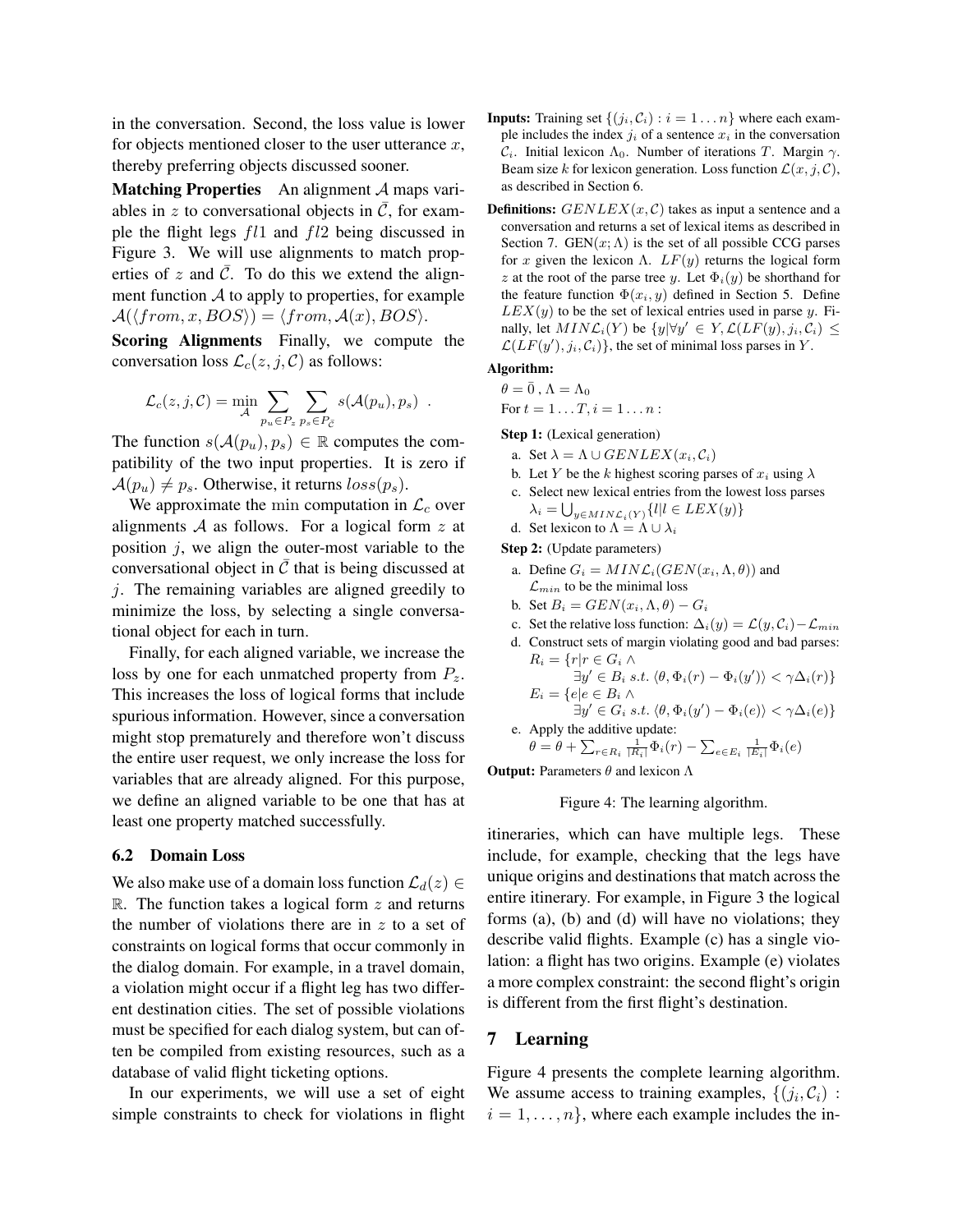dex  $j_i$  of a sentence  $x_i$  in the conversation  $\mathcal{C}_i$ . The algorithm learns a weighted CCG parser, described in Section 5, including both a lexicon  $\Lambda$  and parameters  $\theta$ . The approach is online, considering each example in turn and performing two steps: (1) expanding the lexicon and (2) updating the parameters.

**Step 1: Lexical Induction** We introduce new lexical items by selecting candidates from the function GENLEX, following previous work (Zettlemoyer and Collins, 2005; 2007) as reviewed in Section 5.3. However, we face the new challenge that there is no labeled logical-form meaning z. Instead, let  $Z_{\bar{C}}$ be set of all logical forms that appear in system utterances in the relevant conversation segment  $\mathcal{C}$ . We will now define the conversational lexicon set:

$$
GENLEX(x, \overline{C}) = \bigcup_{z \in Z_{\overline{C}}} GENLEX(x, z)
$$

where we use logical forms from system utterances to guess possible CCG categories for analyzing the user utterance. This approach will overgeneralize, when the system talks about things that are unrelated to what the user said, and will also often be incomplete, for example when the system does not repeat parts of the original content. However, it provides a way of guessing lexical items that can be combined with previously learned ones, which can fill in any gaps and help select the best analysis.

Step  $1(a)$  in Figure 4 uses  $GENLEX$  to temporarily create a large set of potential categories based on the conversation. Steps (b-d) select a small subset of these entries to add to the current lexicon Λ: we find the k-best parses under the model, rerank them according to loss, find the lexical items used in the best trees, and add them to  $\Lambda$ . This approach favors lexical items that are used in highscoring but low-loss analyses, as computed given the current model.

**Step 2: Parameter Updates** Given the loss function  $\mathcal{L}(x, i, \mathcal{C})$ , we use a variant of a loss-sensitive perceptron to update the parameters (Singh-Miller and Collins, 2007). In Steps (a-c), for the current example *i*, we compute the relative loss function  $\Delta_i$ that scales with the loss achieved by the best and worst possible parses under the model. In contrast to previous work, we do not only compute the loss

over a fixed n-best list of possible outputs, but instead use the current model score to recompute the options at each update. Then, Steps (d-e) find the set  $R_i$  of least loss analyses and  $E_i$  of higher-loss candidates whose models scores are not separated by at least  $\gamma \Delta_i$ , where  $\gamma$  is a margin scale constant. The final update (Step f) is additive and increases the parameters for features indicative of the analyses with less loss while down weighting those for parses that were not sufficiently separated.

Discussion This algorithm uses the conversation to drive learning in two ways: it guides the lexical items that are proposed while also providing the conversational feedback that defines the loss used to update the parameters. The resulting approach is, at every step, using information about how the conversation progressed after a user utterance to reconstruct the meaning of the original statement.

## 8 Data Sets

For evaluation, we used conversation logs from the Lucent and BBN dialog systems in the DARPA Communicator corpus (Walker et al., 2002). We selected these systems since they provide significant opportunities for learning. They asked relatively open ended questions, allowing for more complex user responses, while also using a number of simple remediating strategies to recover from misunderstandings. The original conversational logs included unannotated transcripts of system and user utterances. Inspired by the speech act labeling approach of Walker and Passonneau (2001), we wrote a set of scripts to label the speech acts and logical forms for system statements. This could be done with high accuracy since the original text was generated with templates. These labels represent what the system explicitly said and do not require complex, potentially error-prone annotation of the full state of the original dialog system. The set of speech acts includes confirmations, information requests, selects, offers, instructions, and a miscellaneous category.

The data sets include a total of 376 conversations, divided into training and testing sets. Table 1 provides details about the training and testing sets, as well as general data set statistics. We developed our system using 4-fold cross validation on the training sets. Although there are approximately 12,000 user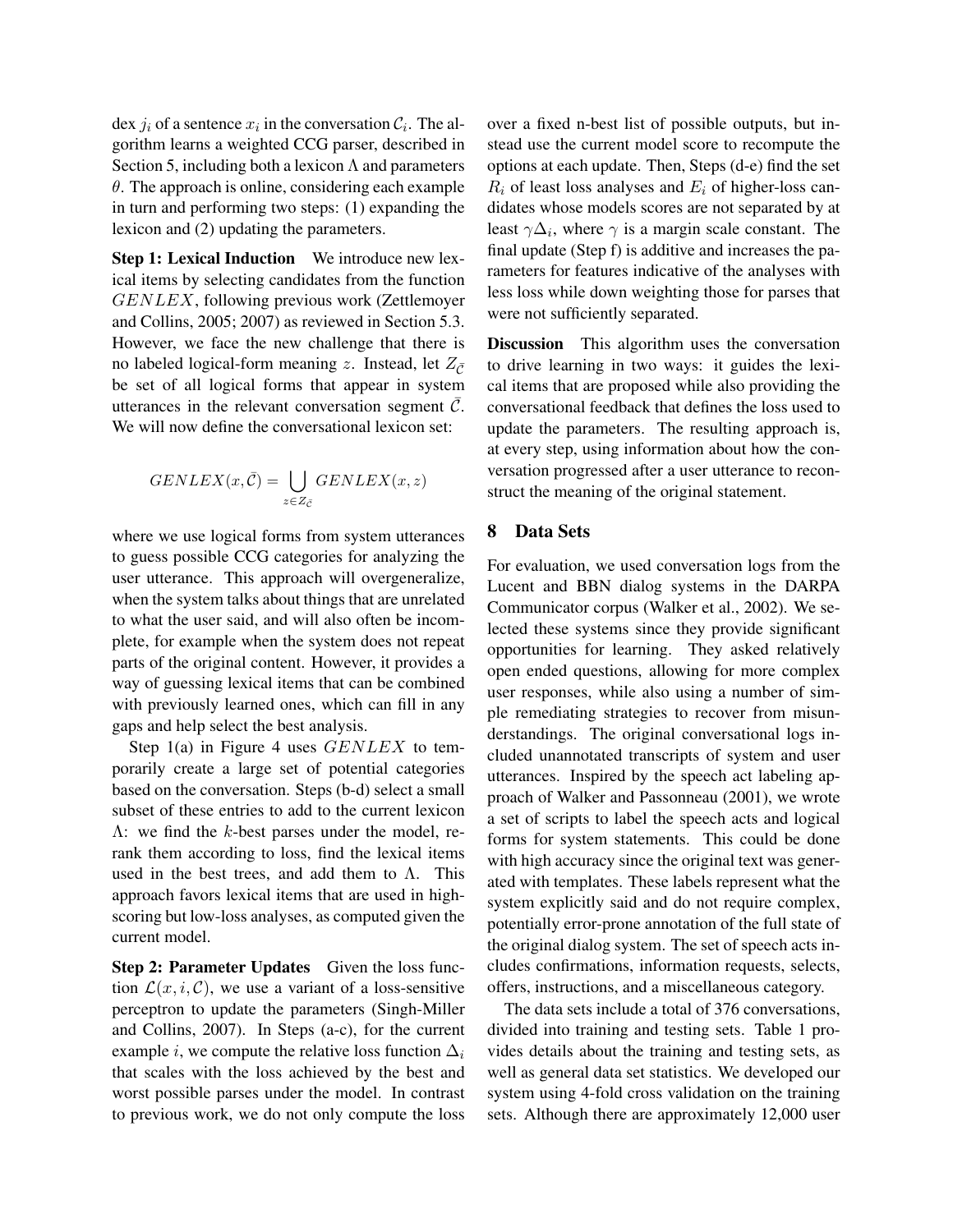|                                    | Lucent | <b>BBN</b> |
|------------------------------------|--------|------------|
| # Conversations                    | 2.14   | 162        |
| Total # of utterances              | 11.974 | 12,579     |
| Avg. utterances per conversation   | 55.95  | 77.65      |
| Avg. tokens per user utterance     | 3.24   | 2.39       |
| Total # of training utterances     | 208    | 67         |
| Total # of testing utterances      | 96     | 67         |
| Avg. tokens per selected utterance | 11.72  | 9.53       |

Table 1: Data set statistics for Lucent and BBN systems.

utterances in the data sets, the vast majority are simple, short phrases (such as "yes" or "no") which are not useful for learning a semantic parser. We select user utterances with a small set of heuristics, including a threshold (6 for Lucent, 4 for BBN) on the number of words and requiring that at least one noun phrase is present from our initial lexicon. This approach was manually developed to perform well on the training sets, but is not perfect and does introduce a small amount of noise into the data.

# 9 Experimental Setup

This section describes our experimental setup and comparisons. We follow the setup of Zettlemoyer and Collins (2007) where possible, including feature design, initialization of the semantic parser, and evaluation metrics, as reviewed below.

Features and Parser The features include indicators for lexical item use, properties of the logical form that is being constructed, and indicators for parsing operators used to build the tree. The parser attempts to boost recall with a two-pass strategy that allows for word skipping if the initial parse fails.

Initialization and Parameters We use an initial lexicon that includes a list of domain-specific noun phrases, such as city and airport names, and a list of domain-independent categories for closed-class words such as "the" and "and". We also used a time and number parser to expand this lexicon for each input sentence with the BIU Number Normalizer.<sup>1</sup> The learning parameters were tuned using the development sets: the margin constant  $\gamma$  is set to 0.5, we use 6 iterations and take the top 30 parses for lexical generation (step 1, figure 4). The parser used for parameter update (step 2, figure 4) has a beam of 250. The parameter vector is initialized to  $\overline{0}$ .

Evaluation Metrics For evaluation, we measure performance against gold standard labels. We report both the number of exact matches, fully correct logical forms, and a partial-credit number. We measure partial-credit accuracy by mapping logical forms to attribute-value pairs (for example, the expression  $from(x, LA)$  will be mapped to  $from = LA$ ) and report precision and recall on attribute sets. This more lenient measure does not test the overall structure of the logical expression, only its components.

Systems We compare performance with the following systems:

*Full Supervision*: We measured how a fully supervised approach would perform on our data by handlabeling the training data and using a 0-1 loss function that tests if the output logical form matches the labeled one. For lexicon generation, the labels were used instead of the conversation.

*No Conversation Baseline:* We also report results for a no conversation baseline. This baseline system is constructed by making two modifications to the full approach. We remove the conversation loss function and apply the GENLEX templates to every possible logical constant, instead of only those in the conversation. This baseline allows us to measure the importance of having access to the conversations by completely ignoring the context for each sentence.

*Ablations*: In addition to the baseline above, we also do ablation tests by turning off various individual components of the complete algorithm.

#### 10 Results

Table 2 shows exact match results for the development sets, including different system configurations. We report mean results across four folds. To verify their contributions, we include results where we ablate the conversational loss and domain loss functions. Both are essential.

The test results are listed in Table 3. The full method significantly outperforms the baseline, indicating that we are making effective use of the conversational feedback, although we do not yet match the fully supervised result. The poor baseline performance is not surprising, given the difficulty of the task and lack of guidance when the conversations are removed. The partial-credit numbers also demonstrate an empirical trend that we observed; in many

<sup>1</sup>http://www.cs.biu.ac.il/˜nlp/downloads/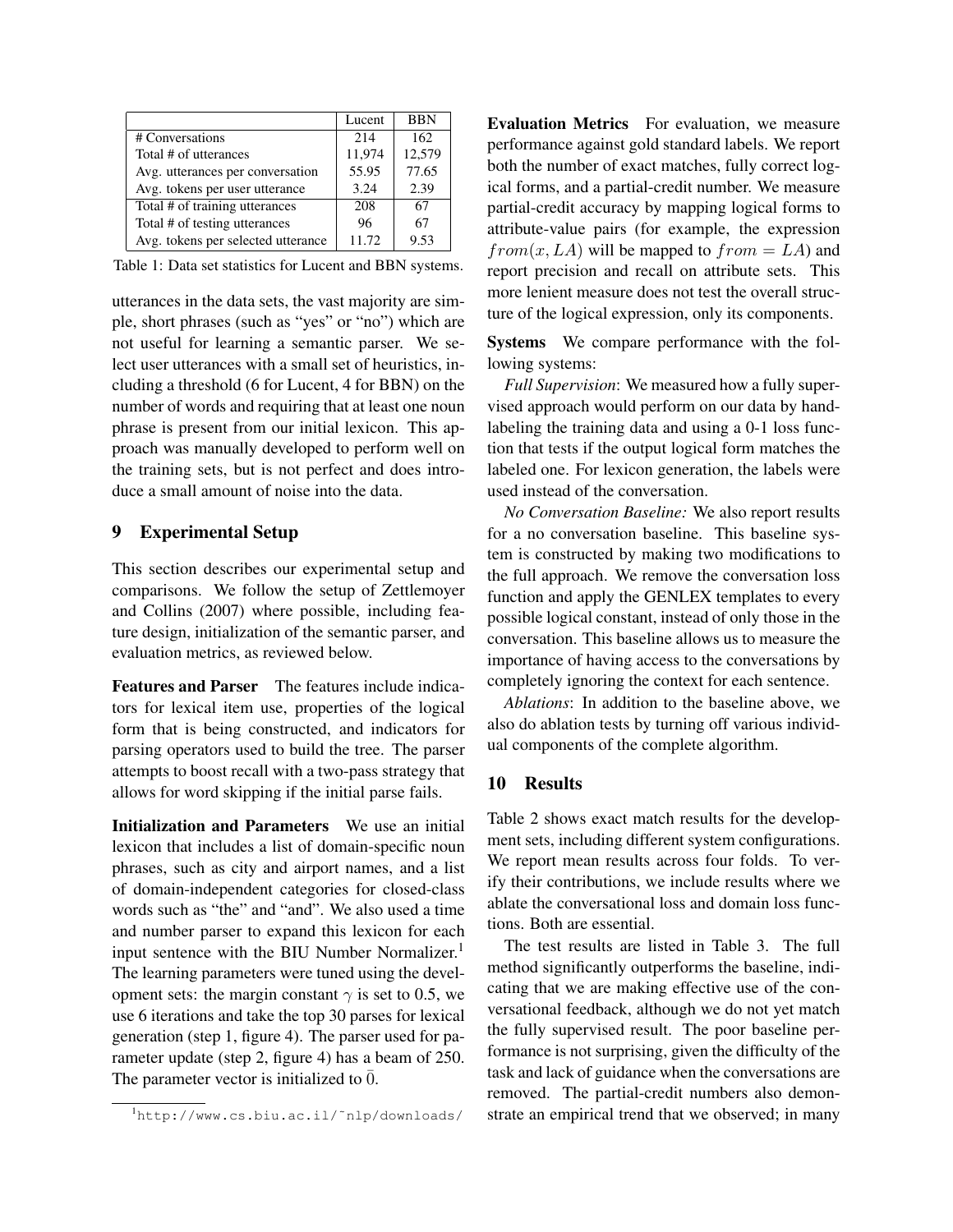| Exact Match Metric          | Lucent |      |      | <b>BBN</b> |      |      |
|-----------------------------|--------|------|------|------------|------|------|
|                             | Prec.  | Rec. | F1   | Prec.      | Rec. | F1   |
| Without conversational loss | 0.35   | 0.34 | 0.35 | 0.66       | 0.54 | 0.59 |
| Without domain loss         | 0.42   | 0.42 | 0.42 | 0.69       | 0.56 | 0.61 |
| Our Approach                | 0.63   | 0.61 | 0.62 | 0.77       | 0.64 | 0.69 |
| Supervised method           | 0.76   | 0.75 | 0.75 | 0.81       | 0.67 | 0.73 |

Table 2: Mean exact-match results for cross fold evaluation on the development sets.

| <b>Exact Match Metric</b> | Lucent |          |          | <b>BBN</b> |      |      |
|---------------------------|--------|----------|----------|------------|------|------|
|                           | Prec.  | Rec.     | F1       | Prec.      | Rec. | F1   |
| No Conversations Baseline |        | $\theta$ | $\Omega$ | 0.16       | 0.15 | 0.15 |
| Our Approach              | 0.58   | 0.55     | 0.56     | 0.85       | 0.75 | 0.79 |
| Supervised method         | 0.7    | 0.68     | 0.69     | 0.87       | 0.78 | 0.82 |
| Partial Credit Metric     | Lucent |          |          | <b>BBN</b> |      |      |
|                           | Prec.  | Rec.     | F1       | Prec.      | Rec. | F1   |
| No Conversations Baseline | 0.26   | 0.35     | 0.29     | 0.26       | 0.33 | 0.29 |
| Our Approach              | 0.68   | 0.63     | 0.65     | 0.97       | 0.57 | 0.72 |
| Supervised method         | 0.75   | 0.68     | 0.72     | 0.96       | 0.68 | 0.79 |

Table 3: Exact- and partial-match results on the test sets.

cases where we do not produce the correct logical form, the output is often close to correct, with only one or two missed flight constraints.

The difference between the two systems is evident. The BBN system presents a simpler approach to the dialog problem by creating a more constrained conversation. This is done by handling one flight at a time, in the case of flight planing, and posing simple and close ended questions to the user. Such an approach encourages the user to make simpler requests, with relatively few constraints in each request. In contrast, the Lucent system presents a less-constrained approach: interactions start with an open ended prompt and the conversations flow in a more natural, less constrained fashion. BBN's simplified approach makes it easier for learning, giving us superior performance when compared to the Lucent system, despite the smaller training set. This is true for both our approach and supervised learning.

We compared the logical forms recovered by the best conversational model to the labeled ones in the training set. Many of the errors came from cases where the dialog system never fully recovered from confusions in the conversation. For example, the Lucent system almost never understood user utterances that specified flight arrival times. Since it was unable to consistently recover and introduce this constraint, the user would often just recalculate and specify a departure time that would achieve the original goal. This type of failure provides no signal for our learning algorithm, whereas the fully supervised algorithm would use labeled logical forms to resolve the confusion. Interestingly, the test set had more sentences that suffered such failures than the development set, which contributed to the performance gap.

#### 11 Discussion

We presented a loss-driven learning approach that induces the lexicon and parameters of a CCG parser for mapping sentences to logical forms. The loss was defined over the conversational context, without requiring annotation of user utterances meaning.

The overall approach assumes that, in aggregate, the conversations contain sufficient signal (remediations such as clarification, etc.) to learn effectively. In this paper, we satisfied this requirement by using logs from automated systems that deployed reasonably effective recovery strategies. An important area for future work is to consider how this learning can be best integrated into a complete dialog system. This would include designing remediation strategies that allow for the most effective learning and considering how similar techniques could be used simultaneously for other dialog subproblems.

#### Acknowledgments

The research was supported by funding from the DARPA Computer Science Study Group. Thanks to Dan Weld, Raphael Hoffmann, Jonathan Berant, Hoifung Poon and Mark Yatskar for their suggestions and comments. We also thank Shachar Mirkin for providing access to the BIU Normalizer.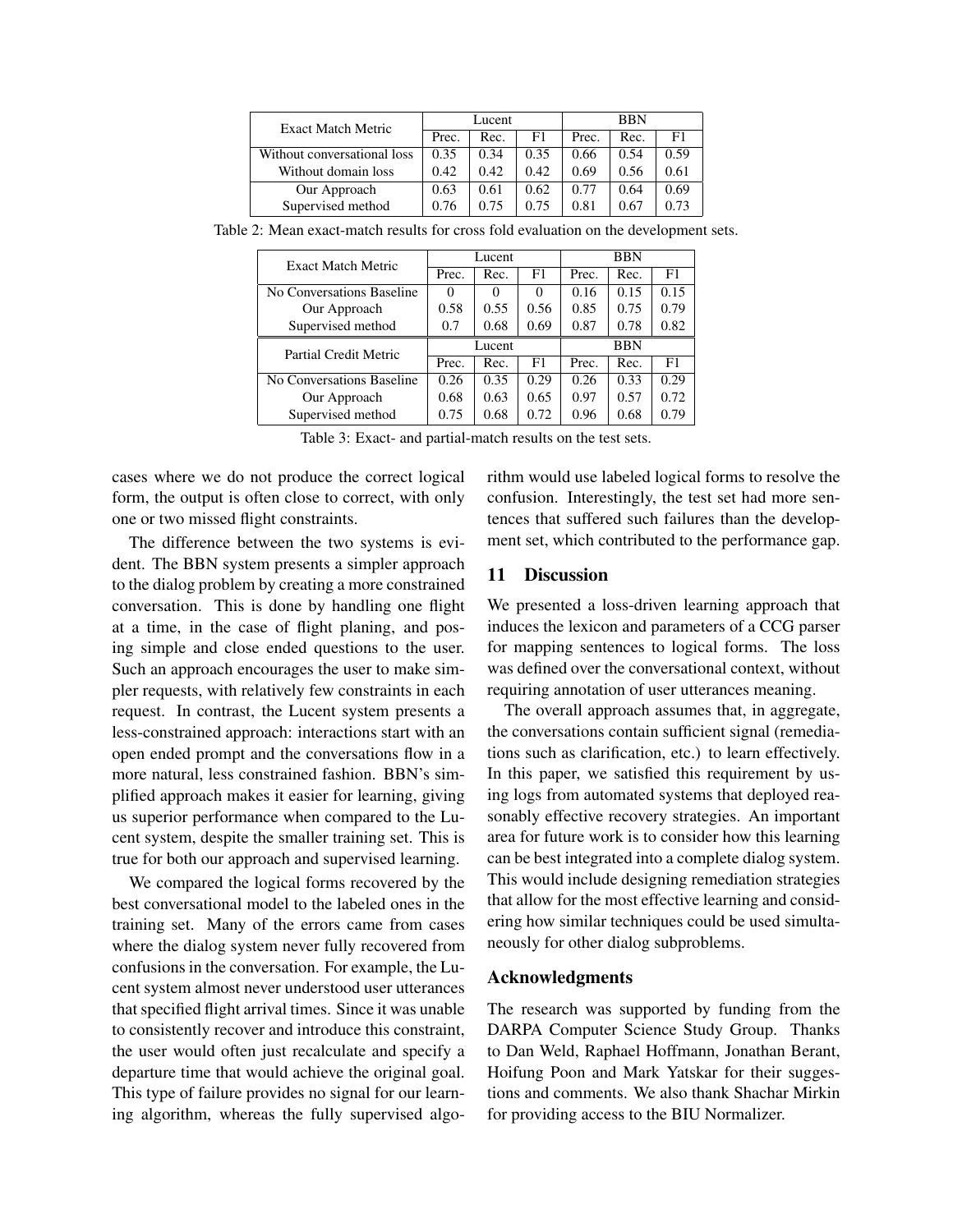#### References

- Allen, J., M. Manshadi, M. Dzikovska, and M. Swift. 2007. Deep linguistic processing for spoken dialogue systems. In *Proceedings of the Workshop on Deep Linguistic Processing*.
- Branavan, SRK, H. Chen, L.S. Zettlemoyer, and R. Barzilay. 2009. Reinforcement learning for mapping instructions to actions. In *Proceedings of the Joint Conference of the Association for Computational Linguistics and the International Joint Conference on Natural Language Processing*.
- Branavan, SRK, L.S. Zettlemoyer, and R. Barzilay. 2010. Reading between the lines: learning to map high-level instructions to commands. In *Proceedings of the Association for Computational Linguistics*.
- Carpenter, B. 1997. *Type-Logical Semantics*. The MIT Press.
- Chen, D.L., J. Kim, and R.J. Mooney. 2010. Training a multilingual sportscaster: using perceptual context to learn language. *Journal of Artificial Intelligence Research* 37(1):397–436.
- Clark, S. and J.R. Curran. 2007. Wide-coverage efficient statistical parsing with CCG and log-linear models. *Computational Linguistics* 33(4):493–552.
- Clarke, J., D. Goldwasser, M. Chang, and D. Roth. 2010. Driving semantic parsing from the world's response. In *Proceedings of the Conference on Computational Natural Language Learning*.
- Collins, M. 2004. Parameter estimation for statistical parsing models: Theory and practice of distributionfree methods. In *New Developments in Parsing Technology*.
- Georgila, K., O. Lemon, J. Henderson, and J.D. Moore. 2009. Automatic annotation of context and speech acts for dialogue corpora. *Natural Language Engineering* 15(03):315–353.
- Goldwasser, D., R. Reichart, J. Clarke, and D. Roth. 2011. Confidence driven unsupervised semantic parsing. In *Proceedings. of the Association of Computational Linguistics*.
- He, Y. and S. Young. 2005. Semantic processing using the hidden vector state model. *Computer Speech and Language* 19:85–106.
- He, Y. and S. Young. 2006. Spoken language understanding using the hidden vector state model. *Speech Communication* 48(3-4).
- Johnson, M., S. Geman, S. Canon, Z. Chi, and S. Riezler. 1999. Estimators for stochastic "unification-based" grammars. In *Proceedings of the Association for Computational Linguistics*.
- Kate, R.J. and R.J. Mooney. 2006. Using string-kernels for learning semantic parsers. In *Proceedings of the Association for Computational Linguistics*.
- Kwiatkowski, T., L.S. Zettlemoyer, S. Goldwater, and M. Steedman. 2010. Inducing probabilistic ccg grammars from logical form with higher-order unification. In *Proceedings of the Conference on Empirical Methods in Natural Language Processing*.
- Lafferty, J., A. McCallum, and F. Pereira. 2001. Conditional random fields: Probabilistic models for segmenting and labeling sequence data. In *Proceedings of the International Conference on Machine Learning*.
- Lemon, O. 2011. Learning what to say and how to say it: Joint optimisation of spoken dialogue management and natural language generation. *Computer Speech & Language* 25(2):210–221.
- Levin, E., R. Pieraccini, and W. Eckert. 2000. A stochastic model of human-machine interaction for learning dialog strategies. *IEEE Transactions on Speech and Audio Processing* 8(1):11–23.
- Liang, P., M.I. Jordan, and D. Klein. 2009. Learning semantic correspondences with less supervision. In *Proceedings of the Joint Conference of the Association for Computational Linguistics the International Joint Conference on Natural Language Processing*.
- Liang, P., M.I. Jordan, and D. Klein. 2011. Learning dependency-based compositional semantics. In *Proceedings of the Association for Computational Linguistics*.
- Litman, D., J. Moore, M.O. Dzikovska, and E. Farrow. 2009. Using Natural Language Processing to Analyze Tutorial Dialogue Corpora Across Domains Modalities. In *Proceeding of the Conference on Artificial Intelligence in Education*.
- Lu, W., H.T. Ng, W.S. Lee, and L.S. Zettlemoyer. 2008. A generative model for parsing natural language to meaning representations. In *Proceedings of the Conference on Empirical Methods in Natural Language Processing*.
- Matuszek, C., D. Fox, and K. Koscher. 2010. Following directions using statistical machine translation. In *Proceeding of the international conference on Humanrobot interaction*.
- Miller, S., D. Stallard, R.J. Bobrow, and R.L. Schwartz. 1996. A fully statistical approach to natural language interfaces. In *Proceedings of the Association for Computational Linguistics*.
- Nguyen, L., A. Shimazu, and X. Phan. 2006. Semantic parsing with structured SVM ensemble classification models. In *Proceedings of the joint conference*